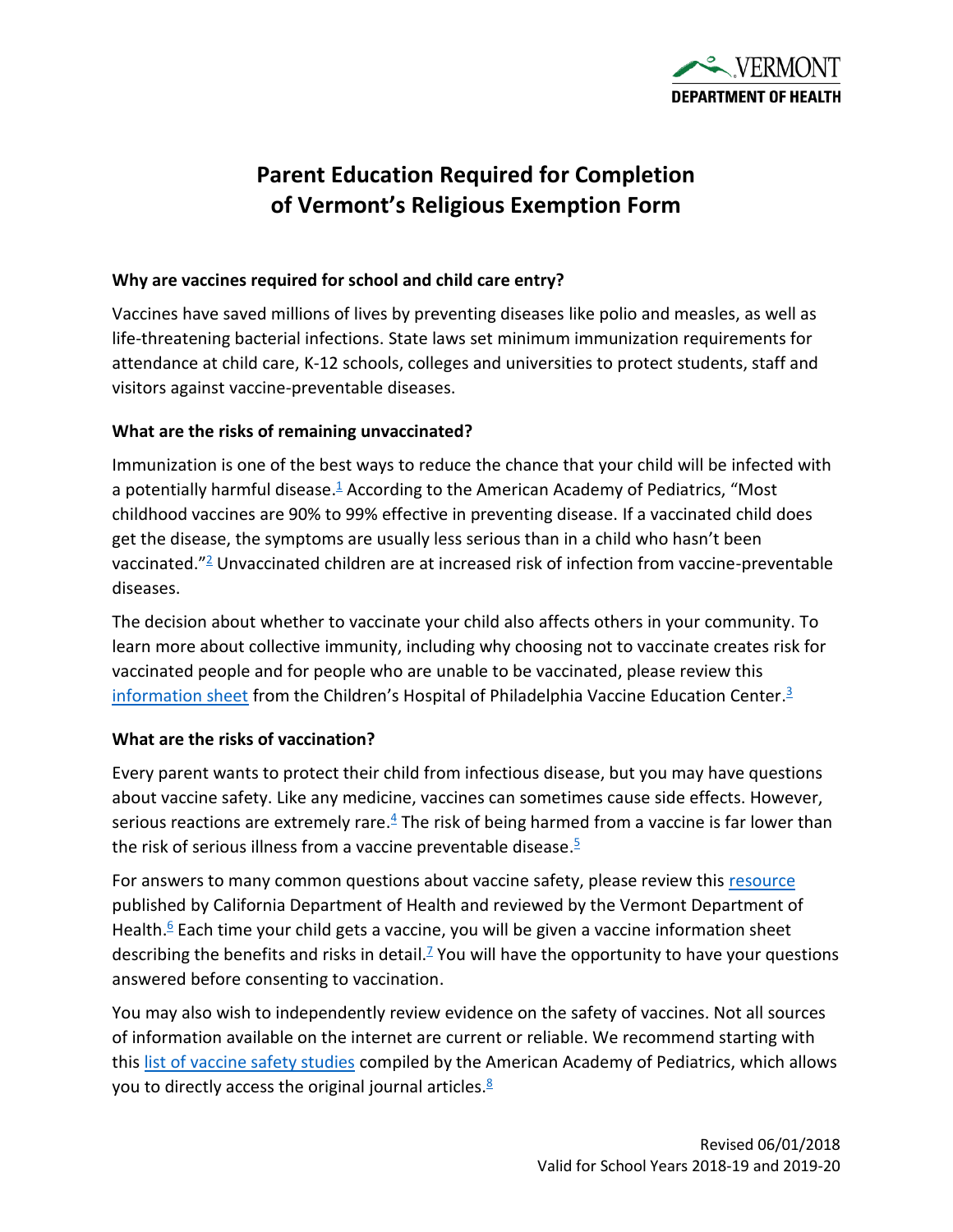# **How are the vaccines that are required for child care or school selected?**

There are three steps in the process of deciding which vaccines are required for children in child care and school:

- 1. The [Advisory Committee on Immunization Practice \(ACIP\)](https://www.cdc.gov/vaccines/acip/index.html) makes a recommendation. ACIP is a 15-member group of physicians and public health professionals who have specialized knowledge in immunizations. The group meets three times a year at the Centers for Disease Control and Prevention (CDC) to review the latest evidence-based research and update recommendations.<sup>[9](https://www.cdc.gov/vaccines/hcp/conversations/downloads/vacsafe-acip-color-office.pdf)</sup>
- 2. CDC then reviews, approves and publishes the ACIP recommendations.
- 3. Each state uses those recommendations to guide their own immunization requirements for child care and school. Not all of the recommended vaccines are required for admission to child care or school in Vermont. Vermont's process is outlined in the [Immunization Regulations](http://www.healthvermont.gov/sites/default/files/documents/2016/12/REG_immunization.pdf) - Section 8.<sup>[10](http://www.healthvermont.gov/sites/default/files/documents/2016/12/REG_immunization.pdf)</sup>

## **What is done to make sure vaccines are safe?**

Vaccine development typically requires 10 to 15 years of research.<sup>[11](https://www.historyofvaccines.org/content/articles/vaccine-development-testing-and-regulation)</sup> Vaccines contain part of a germ (bacteria or virus) called an antigen, along with small amounts of other ingredients used to make the vaccine or to maintain its safety and effectiveness.<sup>[12](http://www.chop.edu/centers-programs/vaccine-education-center/vaccine-ingredients)</sup> Antigens tell the body to produce an immune response to protect itself against infection. The antigen used in vaccines has already been killed or weakened before it's used to make the vaccine, so it can't give you the disease it's meant to protect you from.

The CDC monitors vaccine safety with multiple systems $\frac{13}{2}$  $\frac{13}{2}$  $\frac{13}{2}$  including:

- Vaccine Adverse Event Reporting System (VAERS). If new adverse effects are discovered, safety alerts are widely distributed. $14$
- Vaccine Safety Datalink (VSD) $\frac{15}{10}$  $\frac{15}{10}$  $\frac{15}{10}$
- Clinical Immunization Safety Assessment Project (CISA)<sup>[16](https://www.cdc.gov/vaccinesafety/ensuringsafety/monitoring/cisa/index.html)</sup>

For more detailed information about vaccine safety monitoring from CDC, click [here.](https://www.cdc.gov/vaccines/hcp/conversations/downloads/vacsafe-ensuring-color-office.pdf)

## **Conclusion**

Vaccines have dramatically reduced disease and death in the United States and globally. CDC's recommended vaccine schedule is designed to safely and effectively protect children when they need it most. The vaccine requirements for school and child care entry in Vermont help protect our students, staff and visitors from vaccine-preventable diseases.